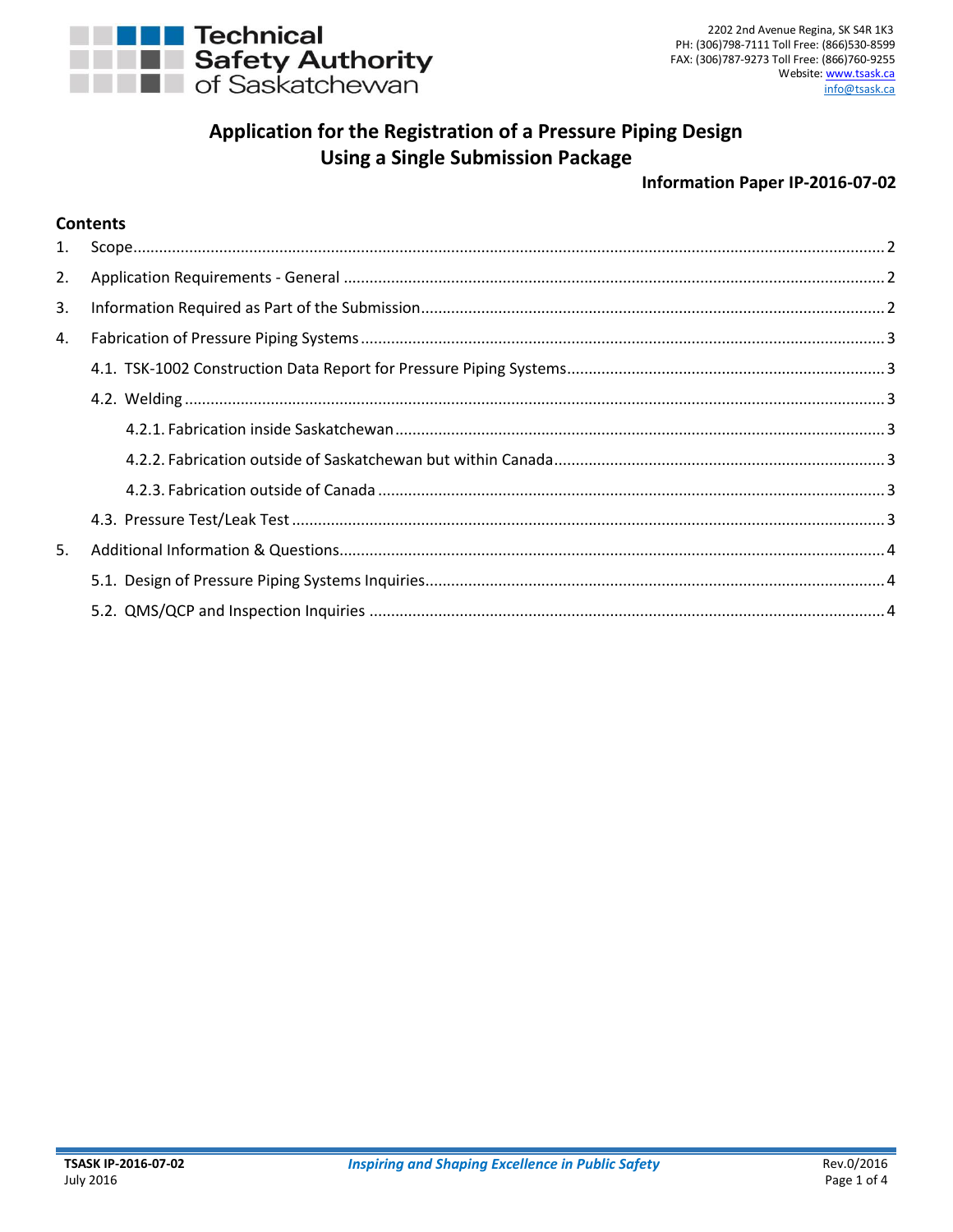

## <span id="page-1-0"></span>**1. Scope**

This information paper details how to apply for the registration of a pressure piping design using only one submission package which includes all the information the TSASK Design Reviewer will need to register the design. The design cannot be part of a larger design that is being submitted for registration.

Only one *TSK-1011 – [Application for the Registration of a Pressure Piping Design](http://www.tsask.ca/public/pdf/2016%20Pressure%20Piping/TSK-1011_-_Application_for_the_Registration_of_a_Pressure_Piping_Design_Form.pdf)* shall be submitted for the entire pressure piping design*.*

Please return to Policy Paper *[TSASK-2016-07-01 Application for the Registration of a Pressure Piping Design](http://www.tsask.ca/public/pdf/2016%20Pressure%20Piping/TSASK-2016-07-01_-_Application_for_Pressure_Piping_Review.pdf)* for detailed information on other submission requirements once you have finished reading this paper.

# <span id="page-1-1"></span>**2. Application Requirements - General**

The application shall include:

 A completed *TSK-1011 – [Application for the Registration of](http://www.tsask.ca/public/pdf/2016%20Pressure%20Piping/TSK-1011_-_Application_for_the_Registration_of_a_Pressure_Piping_Design_Form.pdf) a Pressure Piping Design.* Under Part IV(B), check box 1 that states:

"*A single submission pressure piping design registration application. There will be no additional pressure piping submission packages submitted in conjunction with this application. See IP-2016-07-02*."

- Three copies of the completed, stamped and signed *TSK-1003 – [General Engineering Requirements for Design &](http://www.tsask.ca/public/pdf/2016%20Pressure%20Piping/TSK-1003_-_General_Engineering_Requirements_for_Pressure_Piping.pdf)  [Construction of Pressure Piping Systems](http://www.tsask.ca/public/pdf/2016%20Pressure%20Piping/TSK-1003_-_General_Engineering_Requirements_for_Pressure_Piping.pdf)*.
- Two complete sets of design drawings and design documents such as line lists. A third copy may be added if the Client/Owner requires a returned stamped copy. An additional fee shall apply.
- If applicable, the registration number of the Owner's Pressure Relief Path (PRP) Stop Valve Control Program or QMS registration number if the PRP Stop Valve Control program is part of the Owner's QMS (*TSK-1011 Part III*).

# <span id="page-1-2"></span>**3. Information Required as Part of the Submission**

Please ensure that the design drawings and design documents include the following:

- P&ID depicting the general arrangement of all boilers, pressure vessels, pressure piping systems and/or fittings;
- Pressure piping line lists detailing the piping specifications and design conditions (size of the line, material specifications, schedules, maximum pressures and temperatures, MDMT if applicable, corrosion allowance, radiography, test medium and pressure, and PWHT time and temperature) for each pressure piping system unless you have your piping material specifications registered with TSASK as part of the QCP/QMS option. If the piping material specifications are registered, provide the piping material specification registration number in Part II of *[TSK-](http://www.tsask.ca/public/pdf/2016%20Pressure%20Piping/TSK-1011_-_Application_for_the_Registration_of_a_Pressure_Piping_Design_Form.pdf)[1011 Application for the Registration of a Pressure Piping Design.](http://www.tsask.ca/public/pdf/2016%20Pressure%20Piping/TSK-1011_-_Application_for_the_Registration_of_a_Pressure_Piping_Design_Form.pdf)* Ensure that the line list is very clear which specification covers each line. Maximum pressures and temperatures, and line sizes as well as any other information not specified on the piping material specification shall be included on the line list;
- A list of pressure relief devices (PRD) to be used in the pressure piping system including their capacities and set pressures (indicating the equipment each PRD is protecting is beneficial);
- A detailed description of the pressure test/leak test procedure (depending on Code of Construction) if different from the procedure within the QMS/QCP manuals;
- A signed letter from the owner of the pressure piping system acknowledging specific lines designated as **Category D** fluid service if applicable;
- Any other information that the TSASK Design Reviewer may require to ascertain that the design is suitable for registration;
- Design drawings and piping line lists **shall be** stamped, dated and signed by a Professional Engineer as defined in *The Engineering and Geoscience Professions Act* of Saskatchewan; and
- Complete and sufficiently detailed drawings so that Design Reviewers will not have to assume anything and the same drawings and specifications could be used to build the exact system and have it meet the code.

Refer to *IP-2016-07-05 - [Pressure Piping Registration Submission Package Checklist](http://www.tsask.ca/public/pdf/2016%20Pressure%20Piping/IP-2016-07-05_-_Pressure_Piping_Registration_Submission_Package_Checklist.pdf)*.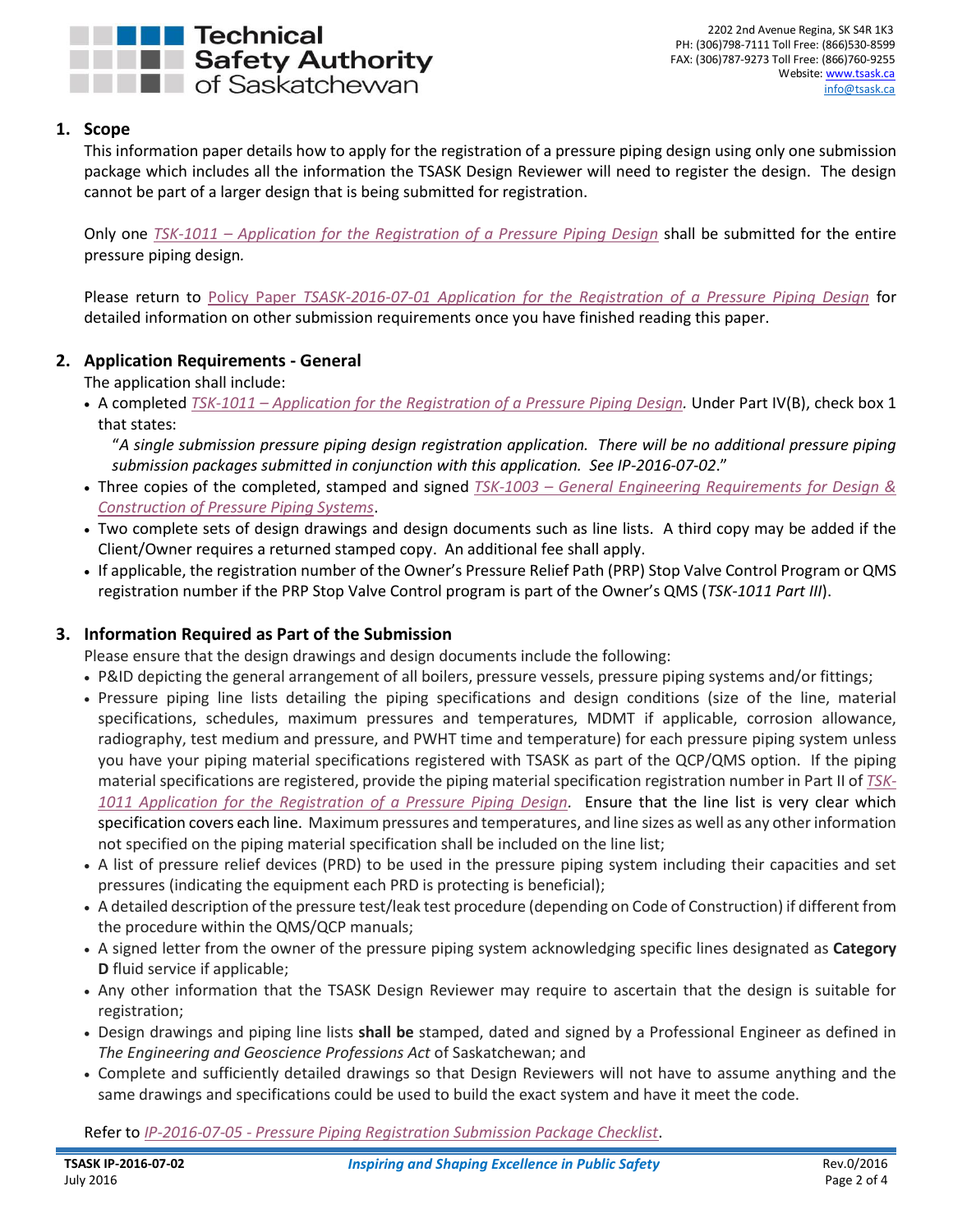

## <span id="page-2-0"></span>**4. Fabrication of Pressure Piping Systems**

### *4.1. [TSK-1002 Construction Data Report for Pressure Piping Systems](http://www.tsask.ca/public/pdf/2016%20Pressure%20Piping/TSK-1002_-_Construction_Data_Report_for_Pressure_Piping_Systems.pdf)*

<span id="page-2-1"></span>Refer to information paper *[IP-2014-03-001 Guide for Completing](http://www.tsask.ca/public/pdf/2016%20Pressure%20Piping/IP-2014-03-01_-_Guide_for_Completing_Form_TSK-1002.pdf) Form TSK-1002 Construction Data Report for [Pressure Piping Systems](http://www.tsask.ca/public/pdf/2016%20Pressure%20Piping/IP-2014-03-01_-_Guide_for_Completing_Form_TSK-1002.pdf)* for guidance on completing *TSK-1002*. Ensure you are using the most recent copy of IP-2014-03-001 by checking the footer which should have Rev.1/2016.

Fabricators shall ensure that pressure piping lines are clearly identified so that any inspector can easily match the lines on *TSK-1002* with the lines in the field. Additional information may be required to ensure the materials can be verified such as Mill Test Reports, Purchase Orders and/or delivery information.

As per the QMS/QCP manual being followed, TSASK shall be notified prior to the commencement of fabrication. If the pressure piping system is to be fabricated for inventory, the fabricator shall inform the TSASK Inspector that there is no owner inspector.

#### <span id="page-2-3"></span><span id="page-2-2"></span>*4.2. Welding*

#### *4.2.1. Fabrication inside Saskatchewan*

All welding shall be performed in accordance with ASME Section IX to a qualified welding procedure registered with TSASK in conjunction with a TSASK registered Quality Control Program (QCP) or Quality Management System (QMS). Refer to CSA B51-14 *Clause 4.5.1 & 4.5.2*.

#### <span id="page-2-4"></span>*4.2.2. Fabrication outside of Saskatchewan but within Canada*

Fabricators shall follow the requirements of the jurisdiction of record and the owner's requirements. Refer to CSA B51-14 *Clause 4.5.1 & 4.5.2*.

#### <span id="page-2-5"></span>*4.2.3. Fabrication outside of Canada*

Fabricators shall follow the guidance of CSA B51-14 *Clause 4.5.3* for fabrication outside of Canada.

As a minimum, fabricators shall provide TSASK with the:

- name and qualifications (specifically National Board Number or equivalent) of the inspector or third party authorized inspection agency employing the inspector;
- Code of Construction (ASME or equivalent);
- owner's requirements; and
- evidence of an approved quality control program (or equivalent).

Fabricators are strongly advised to seek TSASK acceptance prior to starting any work.

#### <span id="page-2-6"></span>*4.3. Pressure Test/Leak Test*

All pressure piping systems shall be subject to a pressure test/leak test (depending on the Code of Construction) as described in the fabricator's QCP or QMS manual (or jurisdictional equivalent) and notification shall be given to the appropriate inspector with as much lead time as possible so the required inspector may make arrangements to witness the test.

If a shop fabricated piping system is not pressure tested/leak tested in the shop, arrangements shall be made by the fabricator to complete the required pressure test/leak test onsite and the test shall be witnessed by the appropriate inspector.